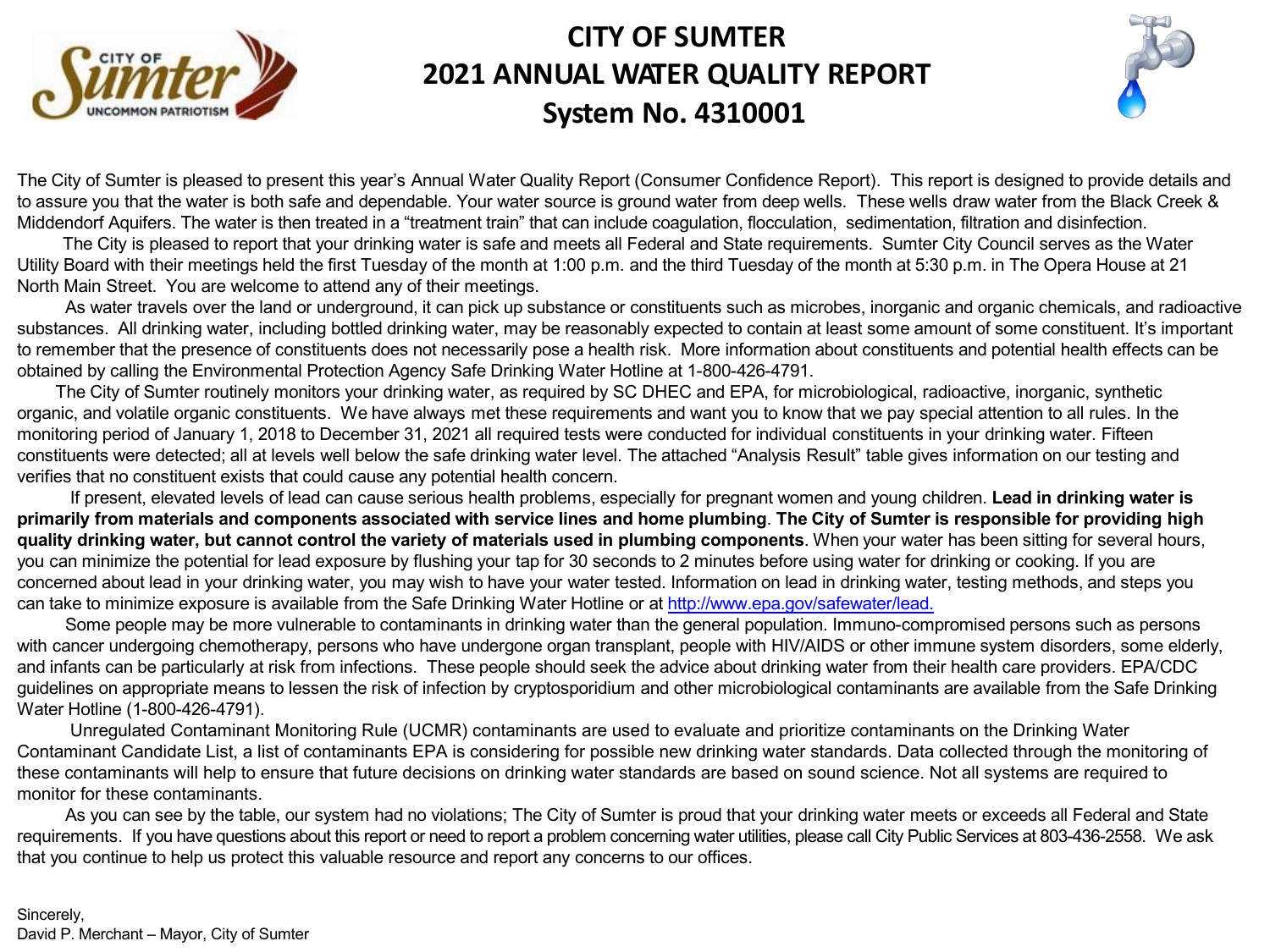

# **CITY OF SUMTER 2021 ANNUAL WATER QUALITY REPORT**



### **System No. 4310001**

| <b>CONSTITUENT</b>                                        | <b>MCLG</b>            | <b>MCL</b>                | <b>HIGHEST</b>                                               | <b>VIOLATION?</b>          | <b>YEAR</b>                   | <b>TYPICAL SOURCE OF CONSTITUENT</b>                                                           |
|-----------------------------------------------------------|------------------------|---------------------------|--------------------------------------------------------------|----------------------------|-------------------------------|------------------------------------------------------------------------------------------------|
| (UNIT OF MEASURE)                                         |                        |                           | <b>DETECTED</b>                                              | YES/NO                     | <b>SAMPLED</b>                |                                                                                                |
| <b>INORGANIC CHEMICALS</b>                                |                        |                           | LEVEL                                                        |                            |                               |                                                                                                |
| Fluoride (ppm)                                            | $\overline{4}$         | $\overline{4}$            | 1.8                                                          | No                         | 2021                          | Erosion of natural deposits; water<br>additive which promotes strong teeth.                    |
| Combined Radium 226/228 (pCi/L)                           | $\mathbf 0$            | 5                         | 1.85                                                         | No                         | 2021                          | Erosion of natural deposits.                                                                   |
| Gross Alpha, excl. Radon & Uranium (pCi/L)                | $\mathbf{0}$           | 15                        | 1.12                                                         | No                         | 2021                          | Erosion of natural deposits                                                                    |
| Barium(ppm)                                               | $\overline{2}$         | $\overline{2}$            | 0.094                                                        | No                         | 2021                          | Erosion of mineral deposits                                                                    |
| Beta/ photon emitters (mrem/yr)                           | $\Omega$               | $\overline{4}$            | 4.78                                                         | No                         | 2021                          | Decay of natural and man-made deposits                                                         |
| Nitrate {measured as nitrogen} (ppm)                      | 10                     | 10                        | 4.0                                                          | No                         | 2021                          | Runoff from fertilizer use; Leaching from septic tanks, sewage.<br>Erosion of natural deposits |
| <b>DISINFECTANTS / DISINFECTION BY</b><br><b>PRODUCTS</b> | <b>MCLG</b>            | <b>MCL</b>                |                                                              |                            |                               | <b>TYPICAL SOURCE OF CONSTITUENT</b>                                                           |
| Chlorine(ppm)                                             | MRDLG=4                | $MRDL = 4$                | 1.0                                                          | No                         | 2021                          | Water additive used to control microbes                                                        |
| TTHM (ppb)                                                | N/A                    | 80                        | 5.0                                                          | No                         | 2021                          | By-product of drinking water chlorination.                                                     |
| Haloacetic Acids (ppb)                                    | N/A                    | 60                        | 2.0                                                          | No                         | 2021                          | By-product of drinking water chlorination.                                                     |
| <b>LEAD &amp; COPPER</b>                                  | <b>ACTION</b><br>LEVEL | 90TH<br><b>PERCENTILE</b> | <b>NUMBER OF</b><br><b>SITES OVER</b><br><b>ACTION LEVEL</b> | <b>VIOLATION</b><br>YES/NO | <b>YEAR</b><br><b>SAMPLED</b> | <b>TYPICAL SOURCE OF CONSTITUENT</b>                                                           |
| Copper (ppm)                                              | 1.3                    | 0.048                     | $\Omega$                                                     | No                         | 2021                          | Corrosion of household plumbing systems                                                        |
| Lead (ppb)                                                | 15                     | 0.41                      | $\mathbf 0$                                                  | No                         | 2021                          | Corrosion of household plumbing systems                                                        |
| <b>UNREGULATED CONTAMINANT</b><br><b>MONITORING</b>       | <b>ACTION</b><br>LEVEL |                           | <b>HIGHEST</b><br><b>DETECTED</b><br><b>LEVEL</b>            | <b>VIOLATION</b><br>YES/NO | <b>YEAR</b><br>SAMPLED        | <b>TYPICAL SOURCE OF CONSTITUENT</b>                                                           |
| HAA5(ppb)                                                 | N/A                    |                           | 1.22                                                         | No                         | 2018                          | By-product of drinking water chlorination                                                      |
| HAA6(ppb)                                                 | N/A                    |                           | 0.42                                                         | No                         | 2018                          | By-product of drinking water chlorination                                                      |
| HAA9(ppb)                                                 | N/A                    |                           | 0.758                                                        | <b>No</b>                  | 2018                          | By-product of drinking water chlorination                                                      |
| Sodium(ppm)                                               | N/A                    |                           | 5.2                                                          | N <sub>o</sub>             | 2020                          | Secondary Standard, Non- Enforceable Guideline                                                 |

In this table you will find many terms and abbreviations you might not be familiar with. To help you better understand these terms we've provided the following definitions:

**Non-Detects (ND) -** laboratory analysis indicates that the constituent is not present.

**Parts per million (ppm) -** one part per million corresponds to a single penny in \$10,000.

**Parts per billion (ppb) -** one part per billion corresponds to a single penny in \$10,000,000.

**Picocuries per liter (pCi/l) -** picocuries per liter is a measure of the radioactivity in water

**Action Level -** the concentration of a contaminant which, if exceeded, triggers treatment or other requirements which a water system must follow.

**Treatment Technique (TT) -** A treatment technique is a required process intended to reduce the level of a contaminant in drinking water.

Maximum Contaminant Level (MCL) - The "Maximum Allowed" is the highest level of a contaminant that is allowed in drinking water. MCLs are set as close to the MCLGs as feasible using the best available treatment technology.

**Maximum Contaminant Level Goal (MCLG) -** the level of a contaminant in drinking water below which there is no known or expected risks to health. MCLGs allow for a margin of safety.

**Maximum Residual Disinfectant Level (MRDL) –** The highest level of a disinfectant allowed in drinking water. There is convincing evidence that addition of a disinfectant is

necessary for control of microbial contaminants.

Maximum Residual Disinfectant Level Goal (MRDLG) - The level of a drinking water disinfectant below which there is no known or expected risk to health. MRDLGs do not reflect the benefits of the use of disinfectants to control microbial contaminants.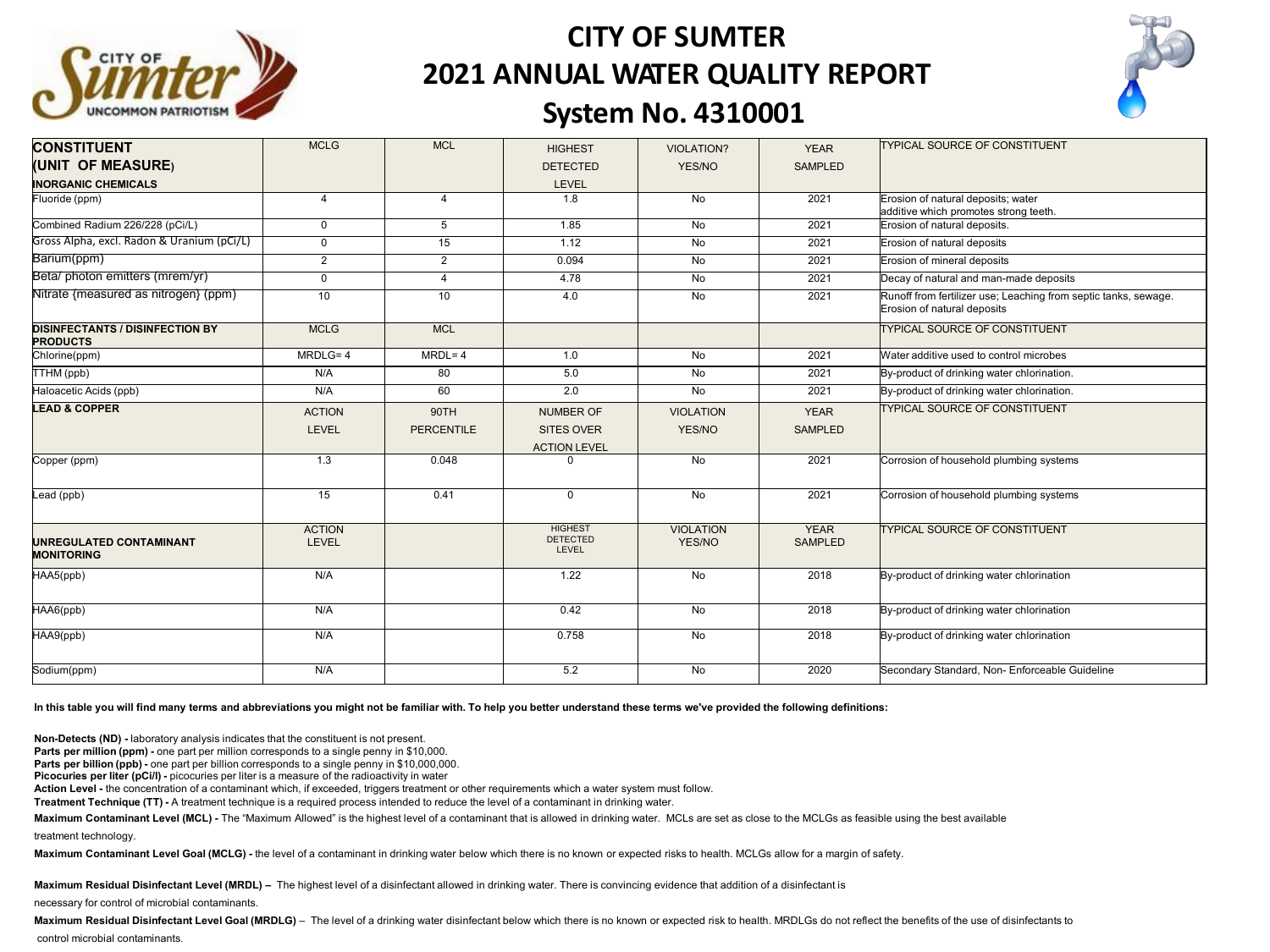

# **DALZELL WATER DISTRICT 2021 ANNUAL WATER QUALITY REPORT System No. 4320001**

The City of Sumter is pleased to provide you with this year's Annual Water Quality Report, a requirement [of Consumer](http://www.epa.gov/safewater/lead) Confidence Reportin required by SCDHEC and EPA to inform you about the water provided by the City of Sumter and to assure you that the water is both safe and to assure you that the water is both safe and water source is ground water from wells. These wells draw water from the Upper Black Creek Aquifer. DHEC has completed an assessment water.

The City is pleased to report that your drinking water is safe and meets all Federal and State requirements. Sumter City Council serve Utility Board with their meetings held the first Tuesday of the month at 1:00 p.m. and the third Tuesday of the month at 5:30 p.m. in The Ope North Main Street. You are welcome to attend any of their meetings.

As water travels over the land or underground, it can pick up substance or constituents such as microbes, inorganic and organic chem substances. All drinking water, including bottled drinking water, may be reasonably expected to contain at least some amount of some cons to remember that the presence of constituents does not necessarily pose a health risk. More information about constituents and potential he obtained by calling the Environmental Protection Agency Safe Drinking Water Hotline at 1-800-426-4791.

The City of Sumter routinely monitors your drinking water, as required by SC DHEC and EPA, for microbiological, radioactive, inorgani organic, and volatile organic constituents. We have always met all of these requirements and want you to know that we pay special attention the monitoring period of January 1, 2018 to December 31, 2021 all required tests were conducted for individual constituents in your drinking constituents were detected; all at levels well below the safe drinking water level. The attached "Analysis Result" table gives information on o verifies that no constituent exists that could cause any potential health concern.

If present, elevated levels of lead can cause serious health problems, especially for pregnant women and young children. Lead in dri primarily from materials and components associated with service lines and home plumbing. The City of Sumter is responsible for **quality drinking water, but cannot control the variety of materials used in plumbing components. When your water has been sitting f** you can minimize the potential for lead exposure by flushing your tap for 30 seconds to 2 minutes before using water for drinking or cooking concerned about lead in your drinking water, you may wish to have your water tested. Information on lead in drinking water, testing methods can take to minimize exposure is available from the Safe Drinking Water Hotline or at http://www.epa.gov/safewater/lead.

Some people may be more vulnerable to contaminants in drinking water than the general population. Immuno-compromised persons with cancer undergoing chemotherapy, persons who have undergone organ transplant, people with HIV/AIDS or other immune system disor and infants can be particularly at risk from infections. These people should seek the advice about drinking water from their health care provi guidelines on appropriate means to lessen the risk of infection by cryptosporidium and other microbiological contaminants are available from Water Hotline (1-800-426-4791).

As you can see by the table, our system had no violations; The City of Sumter is proud that your drinking water meets or exceeds all I requirements. If you have questions about this report please call City Public Services at 803-436-2558 during normal business hours. If you problem concerning water utilities you can call City Public Services at 803-436-2558 24 hours per day. We ask that you continue to help valuable resource and report any concerns to our offices.

Sincerely,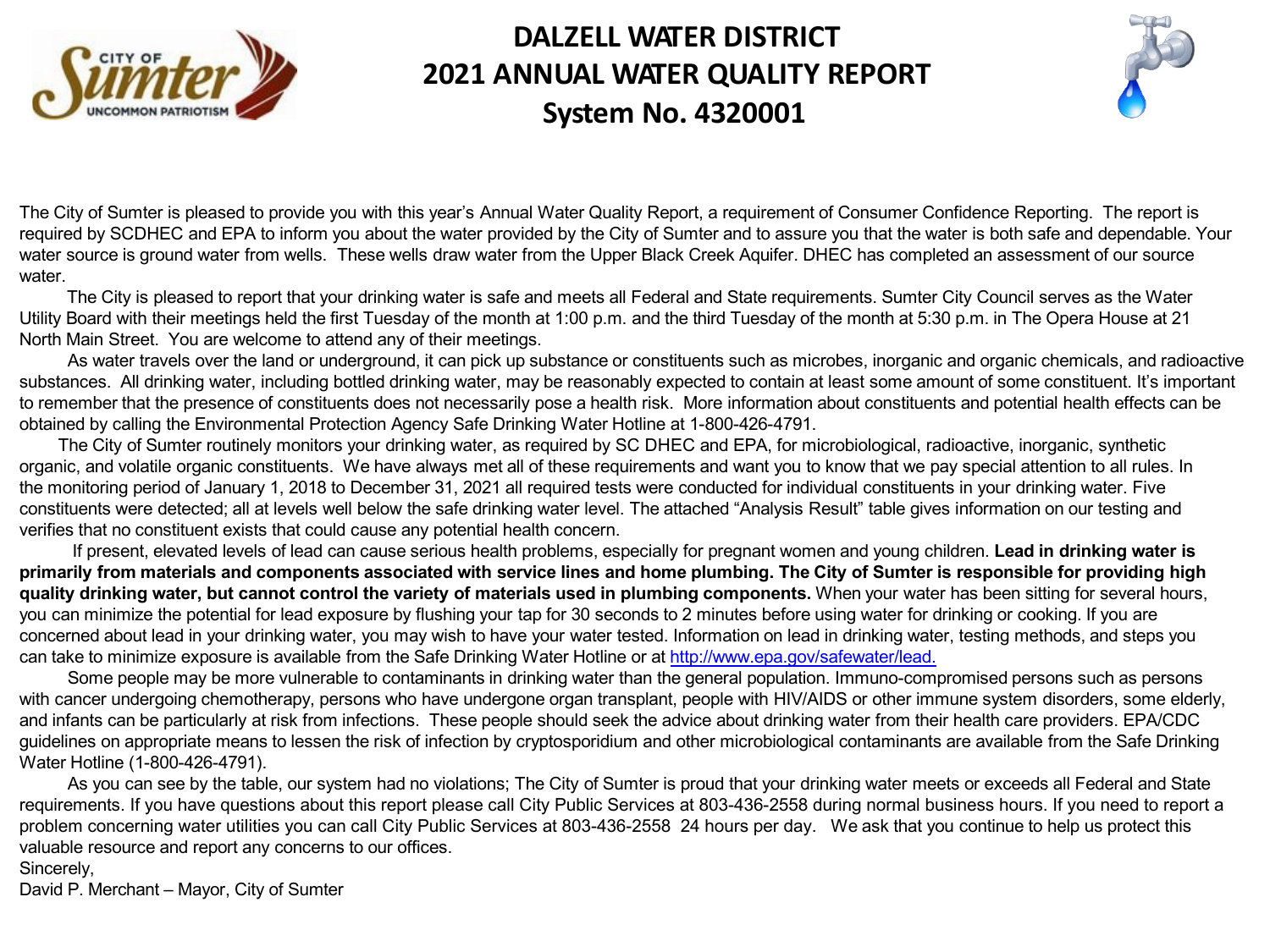

# **DALZELL WATER DISTRICT 2021 ANNUAL WATER QUALITY REPORT**



### **System No. 4320001**

| <b>CONSTITUENT</b>                                 | <b>MCLG</b>   | <b>MCL</b>        | <b>HIGHEST</b>                          | <b>VIOLATION?</b>          | <b>YEAR</b>            | <b>TYPICAL SOURCE OF CONSTITUENT</b>                                                            |
|----------------------------------------------------|---------------|-------------------|-----------------------------------------|----------------------------|------------------------|-------------------------------------------------------------------------------------------------|
| (UNIT OF MEASURE)                                  |               |                   | <b>DETECTED</b>                         | YES/NO                     | SAMPLED                |                                                                                                 |
| <b>INORGANIC CHEMICALS</b>                         |               |                   | <b>LEVEL</b>                            |                            |                        |                                                                                                 |
| Nitrate {measured as Nitrogen} (ppm)               | 10            | 10                | 2.0                                     | No                         | 2021                   | Runoff from fertilizer use. Leaching from septic tanks, sewage.<br>Erosion of natural deposits. |
| Gross Alpha Exc. Radon & Uranium (pCi/L)           |               | 15                | 3.09                                    | No                         | 2018                   | Erosion of natural deposits                                                                     |
| <b>DISINFECTANTS &amp; DISINFECTANT BYPRODUCTS</b> | <b>MCLG</b>   | <b>MCL</b>        | <b>HIGHEST</b><br><b>DETECTED LEVEL</b> | <b>VIOLATION</b><br>YES/NO | <b>YEAR</b><br>SAMPLED | <b>ITYPICAL SOURCE OF CONSTITUENT</b>                                                           |
| Chlorine(ppm)                                      | $MRDLG=4$     | $MRDL = 4$        | 1.0                                     | No                         | 2021                   | Water additive used to control microbes                                                         |
|                                                    | <b>ACTION</b> | 90TH              | <b>NUMBER OF</b>                        | <b>VIOLATION</b>           | <b>YEAR</b>            | <b>TYPICAL SOURCE OF CONSTITUENT</b>                                                            |
| <b>LEAD &amp; COPPER</b>                           | <b>LEVEL</b>  | <b>PERCENTILE</b> | SITES OVER                              | YES/NO                     | SAMPLED                |                                                                                                 |
|                                                    |               |                   | <b>ACTION LEVEL</b>                     |                            |                        |                                                                                                 |
| Copper (ppm)                                       | 1.3           | 0.033             | $\Omega$                                | No                         | 2019                   | Corrosion of household plumbing systems                                                         |
| Lead (ppb)                                         | 15            | 0.63              | $\Omega$                                | No                         | 2019                   | Corrosion of household plumbing systems                                                         |

In this table you will find many terms and abbreviations you might not be familiar with. To help you better understand these terms we've provided the following definitions:

**Non-Detects (ND) -** laboratory analysis indicates that the constituent is not present.

**Parts per million (ppm) -** one part per million corresponds to a single penny in \$10,000.

**Parts per billion (ppb) -** one part per billion corresponds to a single penny in \$10,000,000.

**Picocuries per liter (pCi/l) -** picocuries per liter is a measure of the radioactivity in water

**Action Level -** the concentration of a contaminant which, if exceeded, triggers treatment or other requirements which a water system must follow.

**Treatment Technique (TT) -** A treatment technique is a required process intended to reduce the level of a contaminant in drinking water.

**Maximum Contaminant Level (MCL) -** The "Maximum Allowed" is the highest level of a contaminant that is allowed in drinking water. MCLs are set as close to the MCLGs as feasible using the best available treatment technology.

**Maximum Contaminant Level Goal (MCLG) -** the level of a contaminant in drinking water below which there is no known or expected risks to health. MCLGs allow for a margin of safety.

**Maximum Residual Disinfectant Level (MRDL) –** The highest level of a disinfectant allowed in drinking water. There is convincing evidence that addition of a disinfectant is necessary for control of microbial contaminants.

**Maximum Residual Disinfectant Level Goal (MRDLG)** – The level of a drinking water disinfectant below which there is no known or expected risk to health. MRDLGs do not reflect the benefits of the use of disinfectants to control microbial contaminants.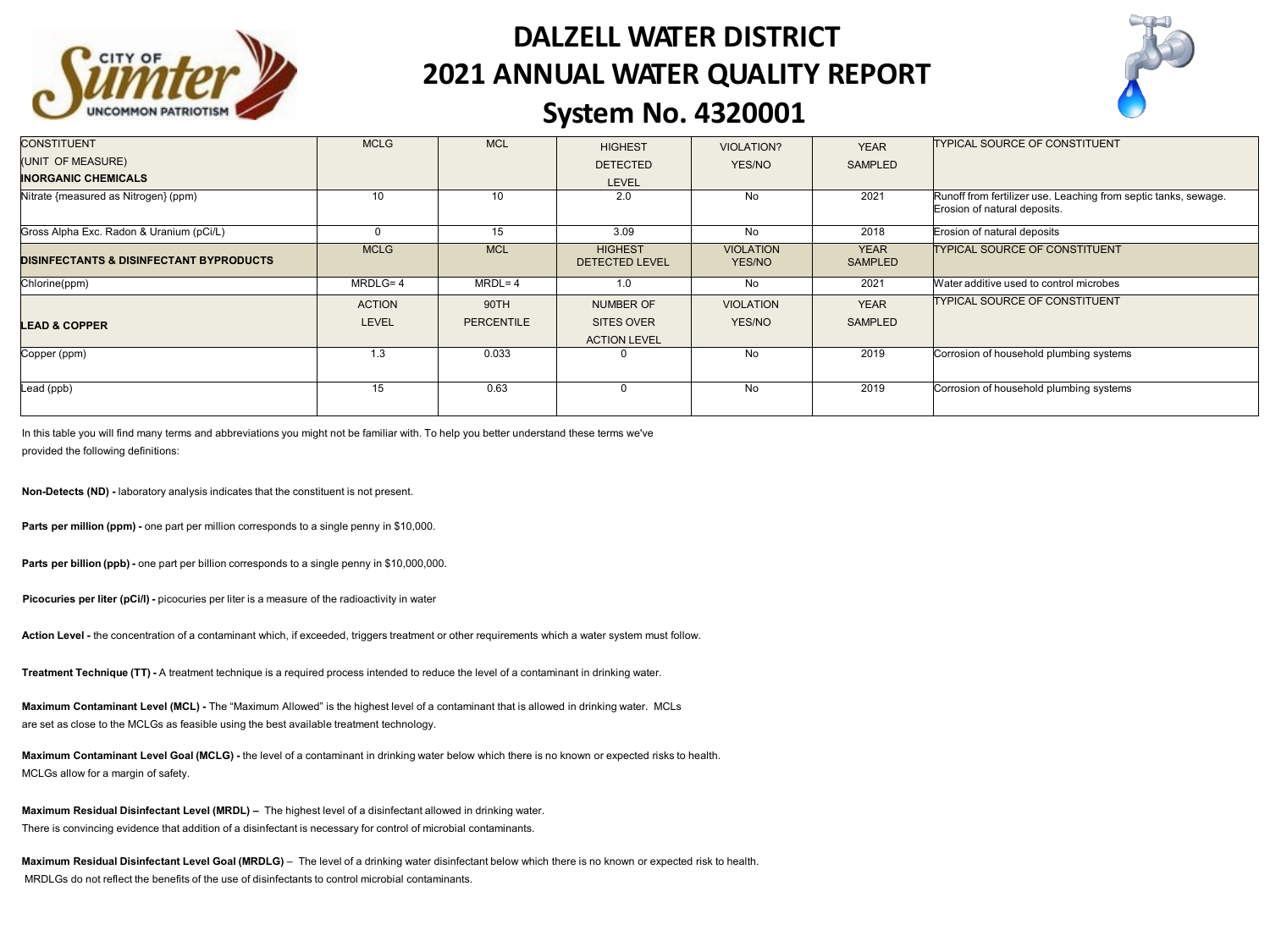

# **OSWEGO RURAL WATER 2021 ANNUAL WATER QUALITY REPORT System No. 4320006**

The City of Sumter is pleased to provide you with this year's Annual Water [Quality Report, a](http://www.epa.gov/safewater/lead) requirement of Consumer Confidence Reportin required by DHEC and EPA to inform you about the water provided by the City of Sumter and to assure you that the water is both safe and d water source is ground water from deep wells. These wells draw water from the Black Creek & Middendorf Aquifers. DHEC has completed our source water.

The City is pleased to report that your drinking water is safe and meets all Federal and State requirements. Sumter City Council serve Utility Board with their meeting held the first Tuesday of the month at 1:00 p.m. and the third Tuesday of the month at 5:30 p.m. in The Opera Main Street. You are welcome to attend any of their meetings.

As water travels over the land or underground, it can pick up substance or constituents such as microbes, inorganic and organic chem substances. All drinking water, including bottled drinking water, may be reasonably expected to contain at least some amount of some cons to remember that the presence of constituents does not necessarily pose a health risk. More information about constituents and potential he obtained by calling the Environmental Protection Agency Safe Drinking Water Hotline at 1-800-426-4791.

The City of Sumter routinely monitors your drinking water, as required by SC DHEC and EPA, for microbiological, radioactive, inorgani organic, and volatile organic constituents. We have always met all of these requirements and want you to know that we pay special attention the monitoring period of January 1, 2019 to December 31, 2021 all required tests were conducted for individual constituents in your drinking constituents were detected; all at levels well below the safe drinking water level. The attached "Analysis Result" table gives information on o verifies that no constituent exists that could cause any potential health concern.

If present, elevated levels of lead can cause serious health problems, especially for pregnant women and young children. Lead in dri primarily from materials and components associated with service lines and home plumbing. The City of Sumter is responsible for pr drinking water, but cannot control the variety of materials used in plumbing components. When your water has been sitting for several hours the potential for lead exposure by flushing your tap for 30 seconds to 2 minutes before using water for drinking or cooking. If you are concern your drinking water, you may wish to have your water tested. Information on lead in drinking water, testing methods, and steps you can take exposure is available from the Safe Drinking Water Hotline or at http://www.epa.gov/safewater/lead.

Some people may be more vulnerable to contaminants in drinking water than the general population. Immuno-compromised persons with cancer undergoing chemotherapy, persons who have undergone organ transplant, people with HIV/AIDS or other immune system disor and infants can be particularly at risk from infections. These people should seek the advice about drinking water from their health care provi guidelines on appropriate means to lessen the risk of infection by cryptosporidium and other microbiological contaminants are available from Water Hotline (1-800-426-4791).

As you can see by the table, our system had no violations; The City of Sumter is proud that your drinking water meets or exceeds all I requirements. If you have questions about this report please call City Public Services at 803-436-2558 during normal business hours. If you problem concerning water utilities you can call City Public Services at 803-436-2558 24 hours per day. We ask that you continue to help u valuable resource and report any concerns to our offices.

Sincerely,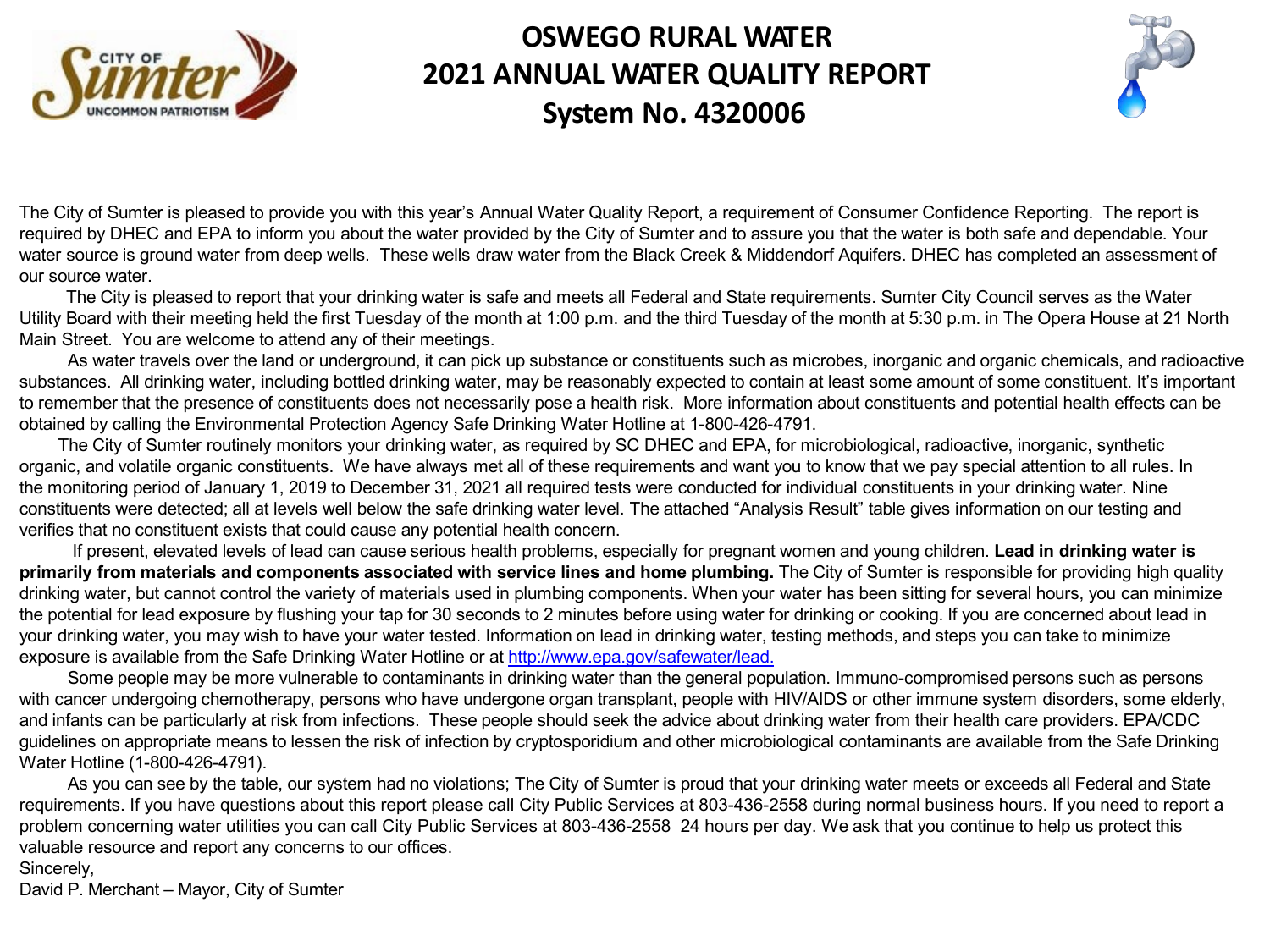

# **OSWEGO RURAL WATER 2021 ANNUAL WATER QUALITY REPORT**



#### **System No. 4320006**

| <b>CONSTITUENT</b>                                 | <b>MCLG</b>    | <b>MCL</b>        | <b>HIGHEST</b>                             | <b>VIOLATION?</b>           | <b>YEAR</b>    | <b>TYPICAL SOURCE OF CONSTITUENT</b>                                        |
|----------------------------------------------------|----------------|-------------------|--------------------------------------------|-----------------------------|----------------|-----------------------------------------------------------------------------|
| (UNIT OF MEASURE)                                  |                |                   | <b>DETECTED</b>                            | YES/NO                      | SAMPLED        |                                                                             |
| <b>INORGANIC CHEMICALS</b>                         |                |                   | LEVEL                                      |                             |                |                                                                             |
| Fluoride (ppm)                                     |                |                   | 0.77                                       | No                          | 2020           | Erosion of natural deposits; water<br>additive which promotes strong teeth. |
| Barium(ppm)                                        | $\overline{2}$ | $\overline{2}$    | 0.094                                      | No                          | 2020           | Erosion of mineral deposits                                                 |
| Combined Radium 226/228 (pCi/L)                    | $\Omega$       | 5                 | 1.35                                       | No                          | 2019           | <b>Erosion of Natural Deposits</b>                                          |
| Gross Alpha, excl. Radon & Uranium (pCi/L)         | $\mathbf 0$    | 15                | 1.95                                       | <b>No</b>                   | 2019           | Erosion of natural deposits                                                 |
| <b>DISINFECTANTS &amp; DISINFECTANT BYPRODUCTS</b> | <b>MCLG</b>    | <b>MCL</b>        | <b>HIGHEST</b><br><b>DETECTED</b><br>LEVEL | <b>VIOLATION?</b><br>YES/NO | YEAR SAMPLED   | <b>TYPICAL SOURCE OF CONSTITUENT</b>                                        |
| Chlorine(ppm)                                      | MRDLG=4        | $MRDL = 4$        | 0.60                                       | No                          | 2021           | Water additive used to control microbes                                     |
| Haloacetic Acids (HAA5) (ppb)                      | N/A            | 60                | 2.8                                        | <b>No</b>                   | 2019           | By-product of drinking water chlorination.                                  |
| Total Trihalomethanes (ppb)                        | N/A            | 80                | 3.0                                        | No                          | 2021           | By-product of drinking water chlorination.                                  |
|                                                    | <b>ACTION</b>  | 90TH              | <b>NUMBER OF</b>                           | <b>VIOLATION</b>            | <b>YEAR</b>    | <b>TYPICAL SOURCE OF CONSTITUENT</b>                                        |
|                                                    | <b>LEVEL</b>   | <b>PERCENTILE</b> | <b>SITES OVER</b>                          | YES/NO                      | <b>SAMPLED</b> |                                                                             |
| <b>LEAD &amp; COPPER</b>                           |                |                   | <b>ACTION LEVEL</b>                        |                             |                |                                                                             |
| Copper (ppm)                                       | 1.3            | 0.0073            | 0                                          | No                          | 2021           | Corrosion of household plumbing systems                                     |
| Lead (ppb)                                         | 15             | 0.69              | $\Omega$                                   | No                          | 2021           | Corrosion of household plumbing systems                                     |

In this table you will find many terms and abbreviations you might not be familiar with. To help you better understand these terms we've provided the following definitions:

**Non-Detects (ND) -** laboratory analysis indicates that the constituent is not present.

**Parts per million (ppm) -** one part per million corresponds to a single penny in \$10,000.

**Parts per billion (ppb) -** one part per billion corresponds to a single penny in \$10,000,000.

**Picocuries per liter (pCi/l) -** picocuries per liter is a measure of the radioactivity in water

**Action Level -** the concentration of a contaminant which, if exceeded, triggers treatment or other requirements which a water system must follow.

**Treatment Technique (TT) -** A treatment technique is a required process intended to reduce the level of a contaminant in drinking water.

**Maximum Contaminant Level (MCL) -** The "Maximum Allowed" is the highest level of a contaminant that is allowed in drinking water. MCLs are set as close to the MCLGs as feasible using the best available treatment technology.

**Maximum Contaminant Level Goal (MCLG) -** the level of a contaminant in drinking water below which there is no known or expected risks to health. MCLGs allow for a margin of safety.

**Maximum Residual Disinfectant Level (MRDL) –** The highest level of a disinfectant allowed in drinking water. There is convincing evidence that addition of a disinfectant is necessary for control of microbial contaminants.

**Maximum Residual Disinfectant Level Goal (MRDLG)** – The level of a drinking water disinfectant below which there is no known or expected risk to health. MRDLGs do not reflect the benefits of the use of disinfectants to control microbial contaminants.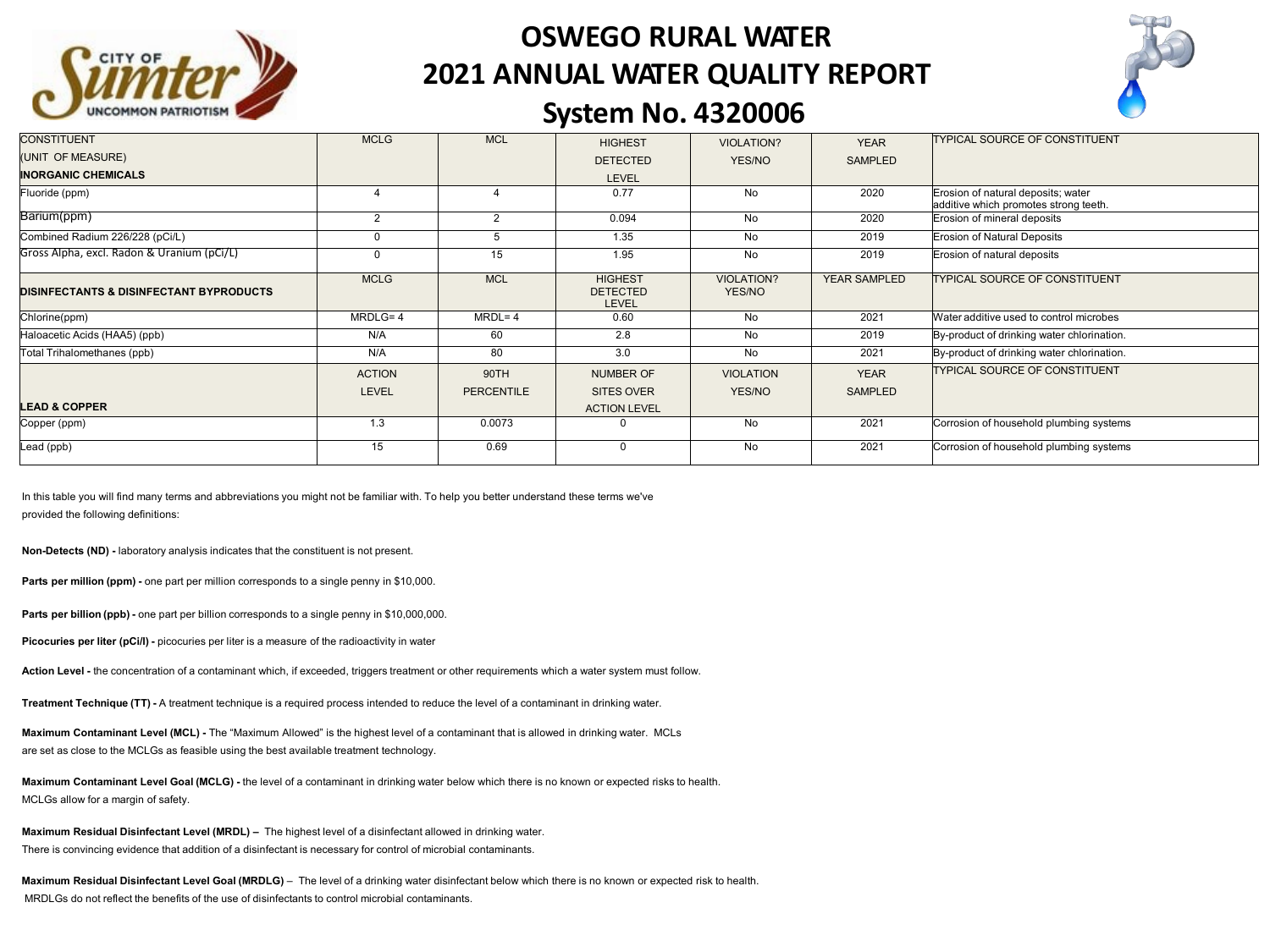

# **TOWN OF MAYESVILLE WATER SYSTEM 2021 ANNUAL WATER QUALITY REPORT System No. 4310003**

The City of Sumter is pleased to provide you with this year's Annual Water Quality Report, a requirement of Consumer Confidence Reportin required by SC DHEC and EPA to inform you about the water provided by the City of Sumter and to assure you that the water is both safe a Your water source is ground water from wells. These wells draw water from the Upper Black Creek Aquifer. DHEC has completed an asses source water.

The City is pleased to report that your drinking water is safe and meets all Federal and State requirements. Sumter City Council serv Utility Board with their meetings held the first Tuesday of the month at 1:00 p.m. and the third Tuesday of the month at 5:30 p.m. in The Ope North Main Street. You are welcome to attend any of their meetings.

As water travels over the land or underground, it can pick up substance or constituents such as microbes, inorganic and organic chem substances. All drinking water, including bottled drinking water, may be reasonably expected to contain at least some amount of some cons to remember that the presence of constituents does not necessarily pose a health risk. More information about constituents and potential he obtained by calling the Environmental Protection Agency Safe Drinking Water Hotline at 1-800-426-4791.

The City of Sumter routinely monitors your drinking water, as required by SC DHEC and EPA, for microbiological, radioactive, inorgani organic, and volatile organic constituents. We have always met all of these requirements and want you to know that we pay special attention the monitoring period of January 1, 2019 to December 31, 2021 all required tests were conducted for individual constituents in your drinking constituents were detected; all within a range below the safe drinking water level.

If present, elevated levels of lead can cause serious health problems, especially for pregnant women and young children. Lead in drin **primarily from materials and components associated with service lines and home plumbing. The City of Sumter is responsible for pro** quality drinking water, but cannot control the variety of materials used in plumbing components. When your water has been sitting for severa minimize the potential for lead exposure by flushing your tap for 30 seconds to 2 minutes before using water for drinking or cooking. If you a about lead in your drinking water, you may wish to have your water tested. Information on lead in drinking water, testing methods, and steps minimize exposure is available from the Safe Drinking Water Hotline or at http://www.epa.gov/safewater/lead.

Some people may be more vulnerable to contaminants in drinking water than the general population. Immuno-compromised persons with cancer undergoing chemotherapy, persons who have undergone organ transplant, people with HIV/AIDS or other immune system disor and infants can be particularly at risk from infections. These people should seek the advice about drinking water from their health care provi guidelines on appropriate means to lessen the risk of infection by cryptosporidium and other microbiological contaminants are available from Water Hotline (1-800-426-4791).

As you can see by the table, our system had no violations; The City of Sumter is proud that your drinking water meets or exceeds all I requirements. If you have questions about this report please call 803-436-2558 during regular business hours. If you need to report a proble utilities you can call City Public Services at 803-436-2558 24 hours per day. We ask that you continue to help us protect this valuable reso concerns to our offices.

Sincerely,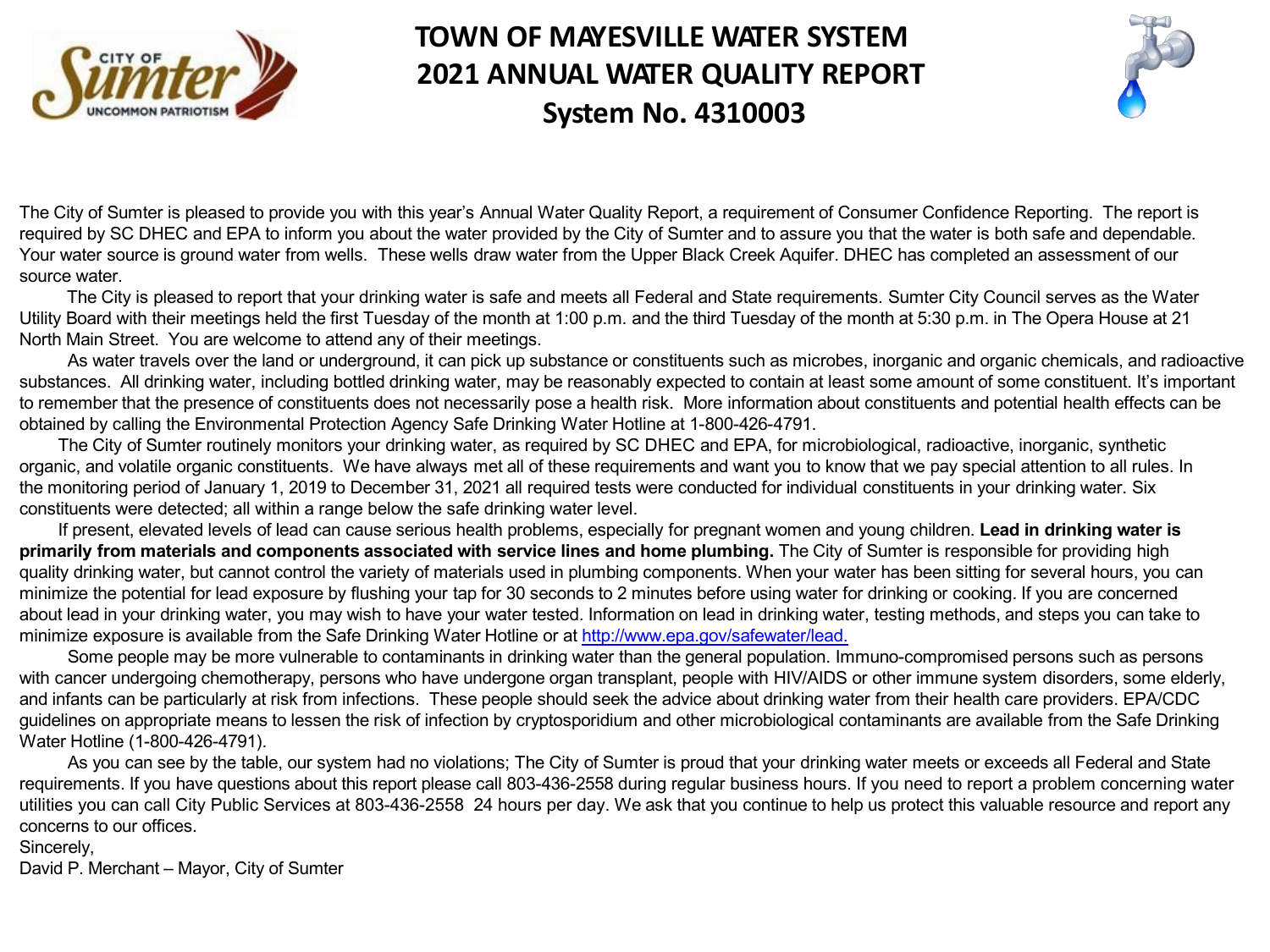

# **TOWN OF MAYESVILLE WATER SYSTEM 2021 ANNUAL WATER QUALITY REPORT**



#### **System No. 4310003**

| <b>CONSTITUENT</b>                              | <b>MCLG</b>       | <b>MCL</b>        | <b>HIGHEST</b>                                    | <b>VIOLATION?</b>           | <b>YEAR</b>            | <b>TYPICAL SOURCE OF CONSTITUENT</b>       |
|-------------------------------------------------|-------------------|-------------------|---------------------------------------------------|-----------------------------|------------------------|--------------------------------------------|
| (UNIT OF MEASURE)                               |                   |                   | <b>DETECTED</b>                                   | YES/NO                      | SAMPLED                |                                            |
| <b>INORGANIC CHEMICALS</b>                      |                   |                   | <b>LEVEL</b>                                      |                             |                        |                                            |
| Combined radium (pCi/l)                         | $\Omega$          |                   | Range of Detects<br>$0.24 - 0.991$                | No                          | 2021                   | Erosion of Natural Deposits.               |
| Gross alpha excluding radon and uranium (pCi/l) | $\Omega$          | 15                | 1.0                                               | No                          | 2021                   | Erosion of natural Deposits.               |
| <b>DISINFECTANTS/DISINFECTION BY-PRODUCTS</b>   | <b>MCLG</b>       | <b>MCL</b>        | <b>HIGHEST</b><br><b>DETECTED</b><br><b>LEVEL</b> | <b>VIOLATION?</b><br>YES/NO | <b>YEAR</b><br>SAMPLED | TYPICAL SOURCE OF CONSTITUENT              |
| Chlorine (ppm)                                  | MRDLG=4           | $MRDL = 4$        | 1.0                                               | No                          | 2021                   | Water additive used to control microbes.   |
| (ppb) TTHM                                      | No goal for total | 80                | 21.0                                              | No                          | 2021                   | By-product of drinking water disinfection. |
|                                                 | <b>ACTION</b>     | 90TH              | <b>NUMBER OF</b>                                  | <b>VIOLATION</b>            | <b>YEAR</b>            | TYPICAL SOURCE OF CONSTITUENT              |
| <b>LEAD &amp; COPPER</b>                        | <b>LEVEL</b>      | <b>PERCENTILE</b> | <b>SITES OVER</b><br><b>ACTION LEVEL</b>          | YES/NO                      | SAMPLED                |                                            |
| Copper (ppm)                                    | 1.3               | 0.028             |                                                   | <b>No</b>                   | 2019                   | Corrosion of household plumbing systems.   |
| Lead (ppb)                                      | 15                | 0.26              | $\Omega$                                          | No                          | 2019                   | Corrosion of household plumbing systems.   |

In this table you will find many terms and abbreviations you might not be familiar with. To help you better understand these terms we've provided the following definitions:

**Non-Detects (ND) -** laboratory analysis indicates that the constituent is not present.

**Parts per million (ppm) -** one part per million corresponds to a single penny in \$10,000.

**Picocuries per liter (pCi/l) -** picocuries per liter is a measure of the radioactivity in water

**Parts per billion (ppb) -** one part per billion corresponds to a single penny in \$10,000,000.

**Action Level -** the concentration of a contaminant which, if exceeded, triggers treatment or other requirements which a water system must follow.

**Treatment Technique (TT) -** A treatment technique is a required process intended to reduce the level of a contaminant in drinking water.

**Maximum Contaminant Level (MCL) -** The "Maximum Allowed" is the highest level of a contaminant that is allowed in drinking water. MCLs are set as close to the MCLGs as feasible using the best available treatment technology.

**Maximum Contaminant Level Goal (MCLG) -** the level of a contaminant in drinking water below which there is no known or expected risks to health. MCLGs allow for a margin of safety.

**Maximum Residual Disinfectant Level (MRDL) –** The highest level of a disinfectant allowed in drinking water. There is convincing evidence that addition of a disinfectant is necessary for control of microbial contaminants.

**Maximum Residual Disinfectant Level Goal (MRDLG)** – The level of a drinking water disinfectant below which there is no known or expected risk to health. MRDLGs do not reflect the benefits of the use of disinfectants to control microbial contaminants.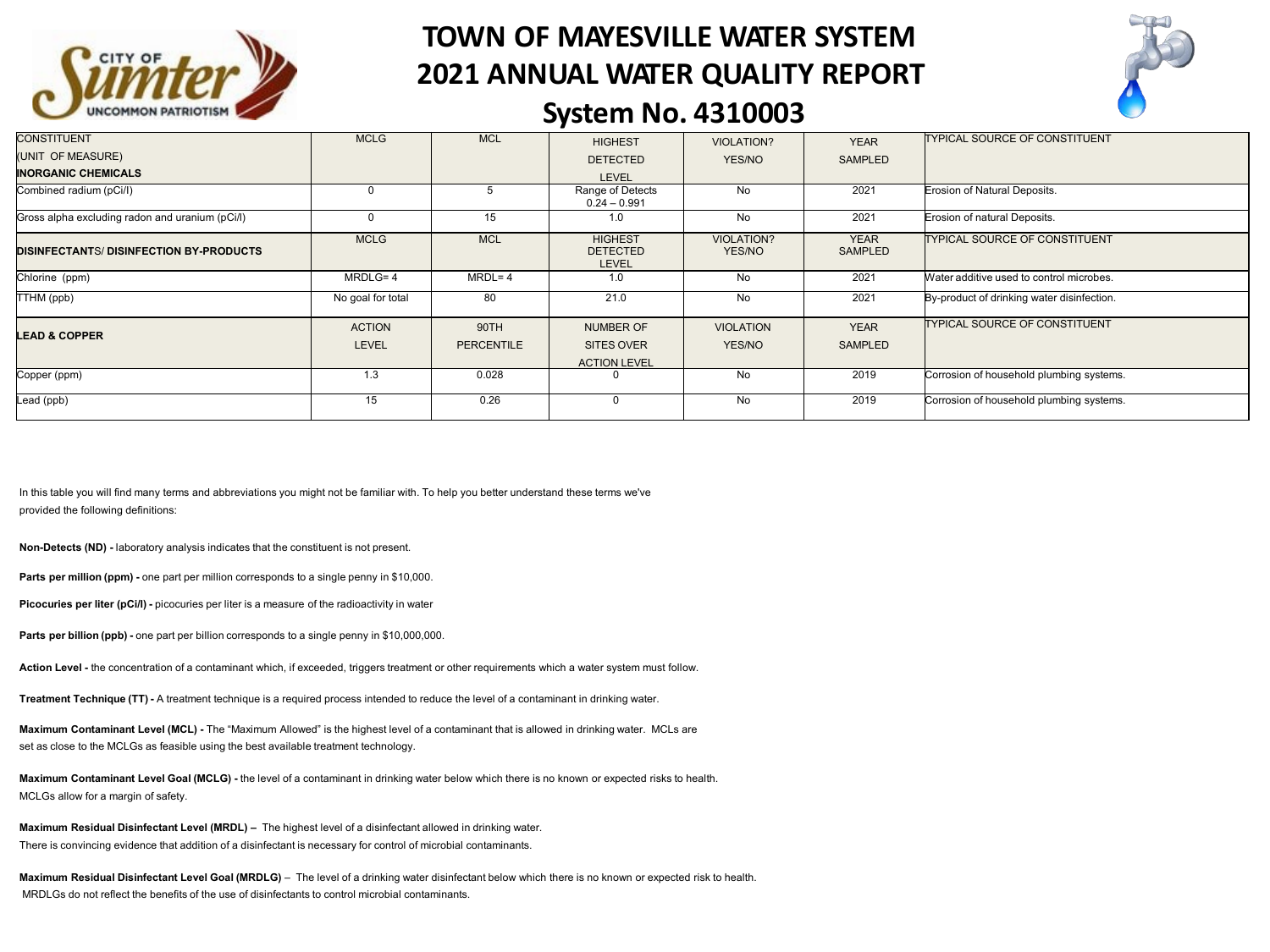

# **WESSEX SUBDIVISION WATER SYSTEM 2021 ANNUAL WATER QUALITY REPORT System No. 4350016**

The City of Sumter is pleased to provide you with this year's Annual Water [Quality Report, a](http://www.epa.gov/safewater/lead) requirement of Consumer Confidence Reportin required by SC DHEC and EPA to inform you about the water provided by the City of Sumter and to assure you that the water is both safe a Your water source is ground water from wells. These wells draw water from the Upper Black Creek Aquifer. DHEC has completed an asses source water.

The City is pleased to report that your drinking water is safe and meets all Federal and State requirements. Sumter City Council serve Board with their meetings held the first Tuesday of the month at 1:00 p.m. and the third Tuesday of the month at 5:30 p.m. in The Opera House Street. You are welcome to attend any of their meetings.

As water travels over the land or underground, it can pick up substances or constituents such as microbes, inorganic and organic che radioactive substances. All drinking water, including bottled drinking water, may be reasonably expected to contain at least some amount of It's important to remember that the presence of constituents does not necessarily pose a health risk. More information about constituents ar effects can be obtained by calling the Environmental Protection Agency Safe Drinking Water Hotline at 1-800-426-4791.

The City of Sumter routinely monitors your drinking water, as required by The State and EPA, for microbiological, radioactive, inorganic organic, and volatile organic constituents. We have always met all of these requirements and want you to know that we pay special attention the monitoring period of January 1, 2018 to December 31, 2021 all required tests were conducted for individual constituents in your drinking constituents were detected; all at levels well below the safe drinking water level. The attached "Analysis Result" table gives information on o verifies that no constituent exists that could cause any potential health concern.

If present, elevated levels of lead can cause serious health problems, especially for pregnant women and young children. Lead in dri primarily from materials and components associated with service lines and home plumbing. The City of Sumter is responsible for pr drinking water, but cannot control the variety of materials used in plumbing components. When your water has been sitting for several hours the potential for lead exposure by flushing your tap for 30 seconds to 2 minutes before using water for drinking or cooking. If you are concern your drinking water, you may wish to have your water tested. Information on lead in drinking water, testing methods, and steps you can take exposure is available from the Safe Drinking Water Hotline or at http://www.epa.gov/safewater/lead.

Some people may be more vulnerable to contaminants in drinking water than the general population. Immuno-compromised persons with cancer undergoing chemotherapy, persons who have undergone organ transplant, people with HIV/AIDS or other immune system disor and infants can be particularly at risk from infections. These people should seek the advice about drinking water from their health care provi guidelines on appropriate means to lessen the risk of infection by cryptosporidium and other microbiological contaminants are available from Water Hotline (1-800-426-4791).

As you can see by the table, our system had no violations; The City of Sumter is proud that your drinking water meets or exceeds all I requirements . If you have questions about this report please call 803-436-2558 during regular business hours. If you need to report a proble utilities you can call City Public Services at 803-436-2558 24 hours per day. We ask that you continue to help us protect this valuable res concerns to our offices.

#### Sincerely,